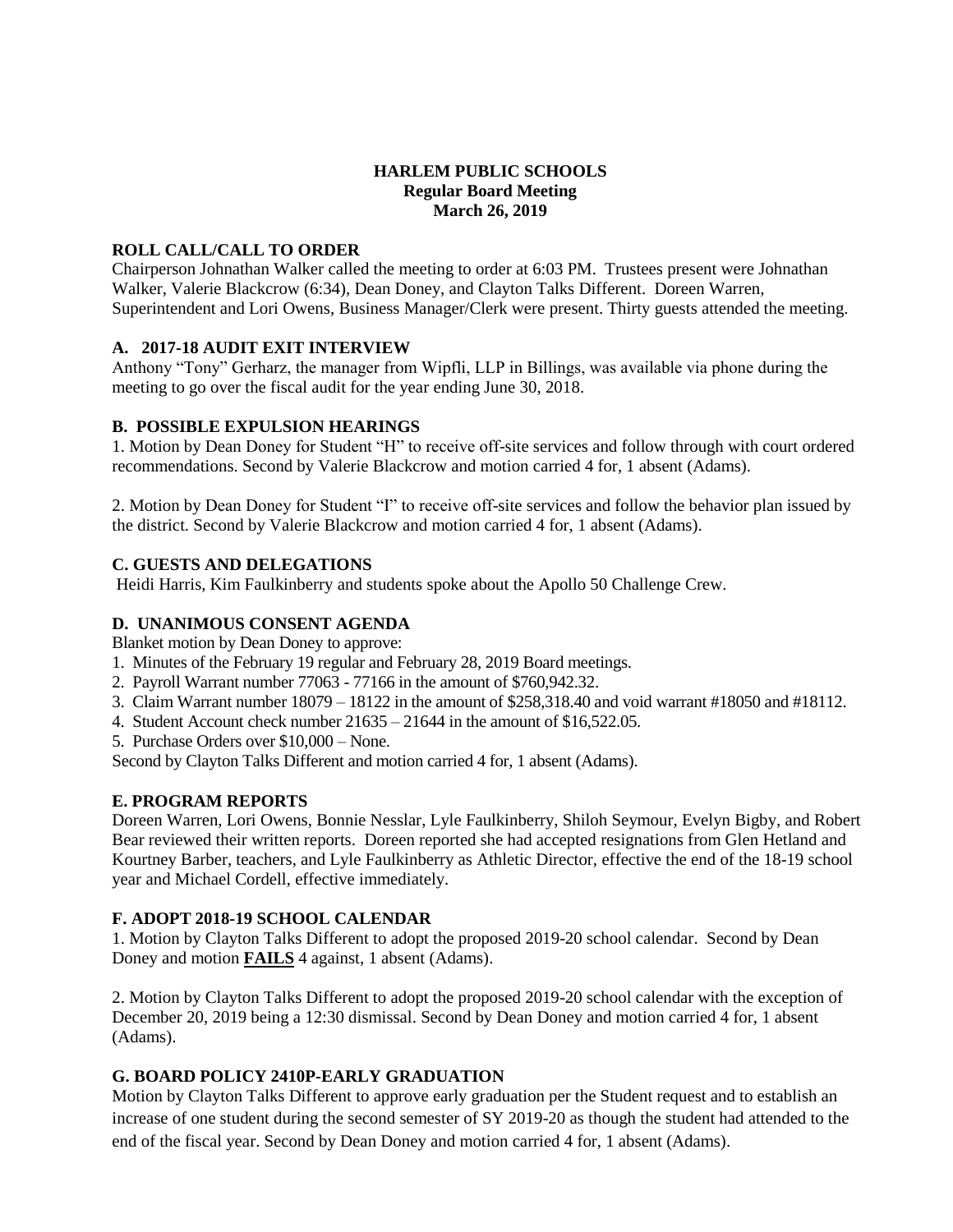### **H. ADOPT RESOLUTION FOR NONVOTED LEVIES**

Motion by Dean Doney to adopt the following resolution estimating changes in non-voted levies for bus depreciation reserve, transportation, tuition or building reserve for school fiscal year 2019-2020.

#### **Resolution Under SB 307 Resolution of Intent to Impose an Increase in Levies**

As an essential part of its budgeting process, the Harlem Elementary School Board of Trustees is authorized by law to impose levies to support its budget. The Harlem Elementary School Board of Trustees estimates the following increases/decreases in revenues and mills for the funds noted below for the next school fiscal year beginning July 1, 2019, using certified taxable valuations from the current school fiscal year as provided to the district:

| Fund Supported          | Estimated Change in Revenues* | Estimated Change in Mills* | Estimated Impact, Home of \$100,000* | Estimated Impact, Home of \$200,000* |
|-------------------------|-------------------------------|----------------------------|--------------------------------------|--------------------------------------|
| <b>Adult Education</b>  | \$0 increase/decrease         | 0 increase/decrease        | \$0 increase/decrease                | \$0 increase/decrease                |
| <b>Bus Depreciation</b> | \$0 increase/decrease         | 0 increase/decrease        | \$0 increase/decrease                | \$0 increase/decrease                |
| Transportation          | \$0 increase/decrease         | 0 increase/decrease        | \$0 increase/decrease                | \$0 increase/decrease                |
| Tuition                 | \$0 increase/decrease         | 0 increase/decrease        | \$0 increase/decrease                | \$0 increase/decrease                |
| <b>Building Reserve</b> | \$0 increase/decrease         | 0 increase/decrease        | \$0 increase/decrease                | \$0 increase/decrease                |
| Total                   | \$0 increase/decrease         | 0 increase/decrease        | \$0 increase/decrease                | \$0 increase/decrease                |
| $\sim$ $\sim$           |                               |                            | - -                                  |                                      |

\*impacts above are based on current certified taxable valuations from the current school fiscal year. As an essential part of its budgeting process, the Harlem High School Board of Trustees is authorized by law to impose levies to support its budget. The Harlem High School Board of Trustees estimates the following increases/decreases in revenues and mills for the funds noted below for the next school fiscal year beginning July 1, 2019, using certified taxable valuations from the current school fiscal year as provided to the district:

| <b>Fund Supported</b>   | Estimated Change in Revenues* | Estimated Change in Mills* | Estimated Impact, Home of \$100,000*                                                                 | Estimated Impact, Home of \$200,000* |
|-------------------------|-------------------------------|----------------------------|------------------------------------------------------------------------------------------------------|--------------------------------------|
| <b>Adult Education</b>  | \$0 increase/decrease         | 0 increase/decrease        | \$0 increase/decrease                                                                                | \$0 increase/decrease                |
| <b>Bus Depreciation</b> | \$0 increase/decrease         | 0 increase/decrease        | \$0 increase/decrease                                                                                | \$0 increase/decrease                |
| Transportation          | \$0 increase/decrease         | 0 increase/decrease        | \$0 increase/decrease                                                                                | \$0 increase/decrease                |
| Tuition                 | \$0 increase/decrease         | 0 increase/decrease        | \$0 increase/decrease                                                                                | \$0 increase/decrease                |
| <b>Building Reserve</b> | \$0 increase/decrease         | 0 increase/decrease        | \$0 increase/decrease                                                                                | \$0 increase/decrease                |
| Total                   | \$0 increase/decrease         | 0 increase/decrease        | \$0 increase/decrease                                                                                | \$0 increase/decrease                |
|                         |                               |                            | *impacts above are based on current certified taxable valuations from the current school fiscal vear |                                      |

\*impacts above are based on current certified taxable valuations from the current school fiscal year

Regarding the increase in the building reserve levy referenced above, the following are school facility maintenance projects anticipated to be completed at this time: None

Second by Clayton Talks Different and motion carried 4 for, 1 absent (Adams).

# **I. CONSIDERATION FOR ISSUANCE OF CONTRACT FOR 2019-2020 COACHES/EXTRA CURRICULAR POSITIONS**

Motion by Clayton Talks Different to hire Marlin Lawrence as the High School Head Girls Basketball Coach, Brandon Trottier as the High School Asst. Girls Basketball Coach, Geno LeValdo as the High School Head Boys Basketball Coach, Myron Hoops as the High School Asst. Basketball Coach, Ben Carrywater as the Junior High Boys Basketball Coach and Adam Bigby as the Junior High Asst. Boys Basketball Coach for SY 2019-20, per the CBA. Second by Dean Doney and motion carried 4 for, 1 absent (Adams).

# **J. CONSIDERATION FOR ISSUANCE OF CONTRACTS FOR 2019-20 ADMINISTRATIVE SUPPORT STAFF**

Motion by Clayton Talks Different to hire Andreya Taylor as K – 6 Social Worker for 187 days for SY 2019- 20 with a salary increase of 5% above current rate. Second by Dean Doney and motion carried 4 for, 1 absent (Adams).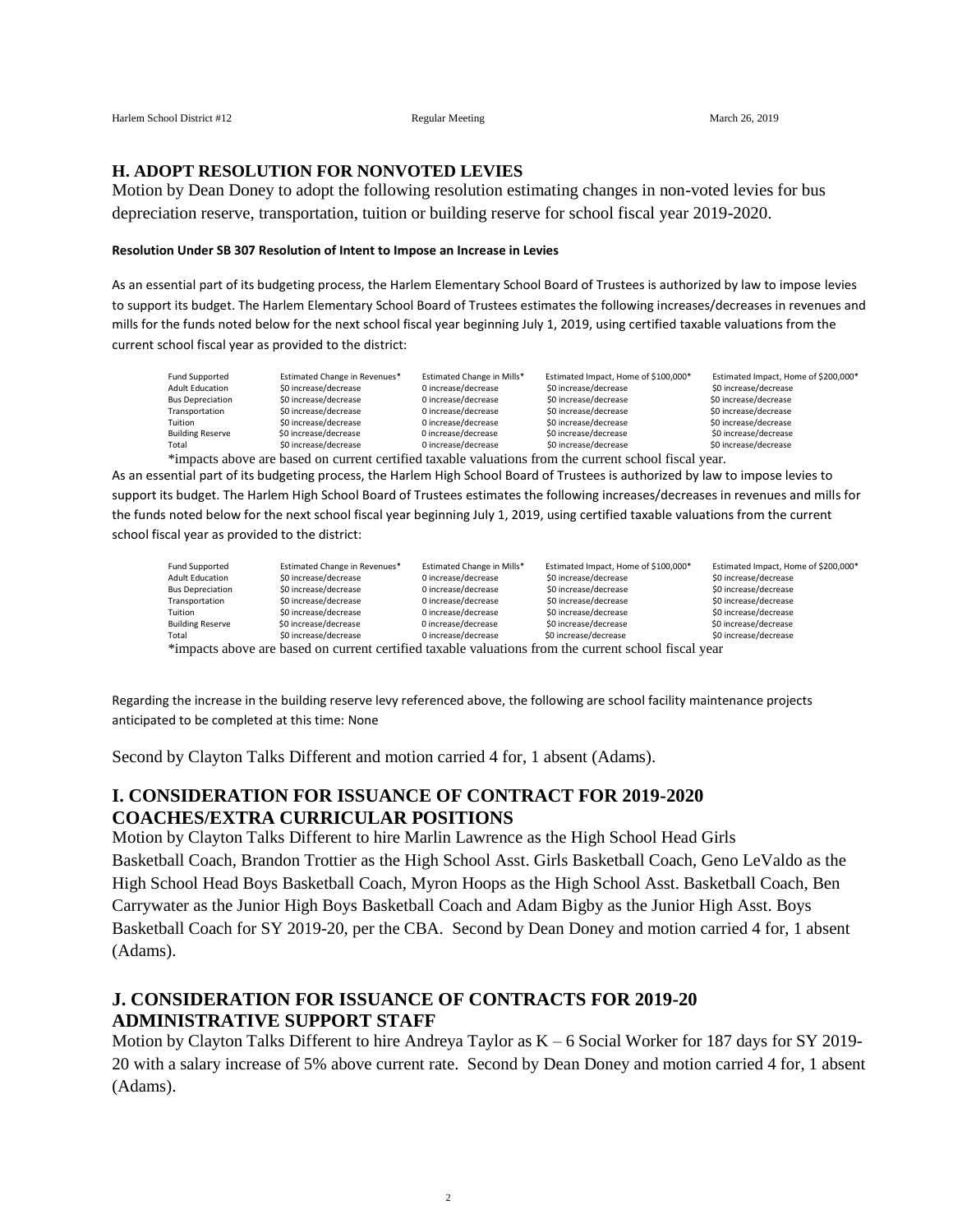# **K. CONSIDERATION OF ISSUANCE OF CONTRACT 2019-20 TENURED CERTIFIED STAFF**

- 1. Motion by Valerie Blackcrow to hire the following elementary tenured certified teaching staff for SY 2019-20, per the CBA: Amy Benson, Lynda Brown, June Bullinsight, Kim Cornell, Morris Denham III, Eleanor Ducette, Michelene Edwards, Suzanne Farmer, Amanda Frank, Rhawnee Hopkins, Kathleen Johnson, Kerry Johnson, Nancy Kinyon, Jenna Kittson, Lowell Long Jr., Doreen Peterson, Sonia Phalen-Powell, Sherri Pronto, Laura Pruttis, Melody Sand, Rhonda Yellow-Crantz, and Angie Young. Second by Dean Doney and motion carried 4 for, 1 absent (Adams).
- 2. Motion by Valerie Blackcrow to re-hire the following Jr./Sr. High School tenured certified teaching staff for SY 2019-20, per the CBA: Jr/Sr High: Donna Barber-Schneider, Crystal Doney, Hope Doney, Kim Faulkinberry, Lyle Faulkinberry, Deb Ferris, Heidi Harris, James Hodgson (10-day extended), Wendy Maratita, Eric Murri, Dan Owens, Craig Todd (10-day extended), and Jack Young. Second by Dean Doney and motion carried 4 for, 1 absent (Adams).

# **L. CONSIDERATION OF ISSUANCE OF CONTRACTS FOR NON-TENURED CERTIFIED STAFF**

Motion by Dean Doney to re-hire the following non-tenured certified teaching staff for SY 2019-20: **Elementary:** Cathy Bear, Jessica Cochran, Kristen Landre, and Nicole Murray. **Jr/Sr High:** Lisa Hamilton, Angie Hawley, Andrea Hetland, Kayla Messerly, John Stiffarm, Robe Walker. Second by Clayton Talks Different and motion carried 4 for, 1 absent (Adams).

# **M. CONSIDERATION OF ISSUANCE OF CONTRACT FOR 2019-20 CERTIFIED POSITIONS**

- 1. Motion by Clayton Talks Different to hire Gloria Parker as K-12 SPED teacher for SY 2019-20, per the CBA, with the district reserving the right to withdraw the offer based upon the results of the background check. Second by Dean Doney and motion carried 4 for, 1 absent (Adams).
- 2. Motion by Clayton Talks Different to hire Erica Collins as Jr. High teacher for SY 2019-20, per the CBA, with the district reserving the right to withdraw the offer based upon the results of the background check. Second by Dean Doney and motion carried 4 for, 1 absent (Adams).
- 3. Motion by Clayton Talks Different to hire John Osborn, Jr., as an Elementary teacher for SY 2019- 20, per the CBA, with the district reserving the right to withdraw the offer based upon the results of the background check. Second by Dean Doney and motion carried 4 for, 1 absent (Adams).
- 4. Motion by Clayton Talks Different to hire Alicia Noel as an Elementary teacher for SY 2019-20, per the CBA, with the district reserving the right to withdraw the offer based upon the results of the background check. Second by Dean Doney and motion **FAILED** 1 for (Blackcrow), 3 against, 1 absent (Adams).
- 5. Motion by Clayton Talks Different to open an elementary Reading Intervention teacher position for SY 2019-20. Second by Dean Doney and motion carried 4 for, 1 absent (Adams).

# **N. CONSIDERATION FOR ISSUANCE OF CONTRACT FOR 2019-20 CLASSIFIED POSITION**

Motion by Clayton Talks Different to hire Denie Carey for the 12-month Bus Driver/Custodian position for SY 2019-20. Seconded by Valerie Blackcrow and motion carried 4 for, 1 absent (Adams).